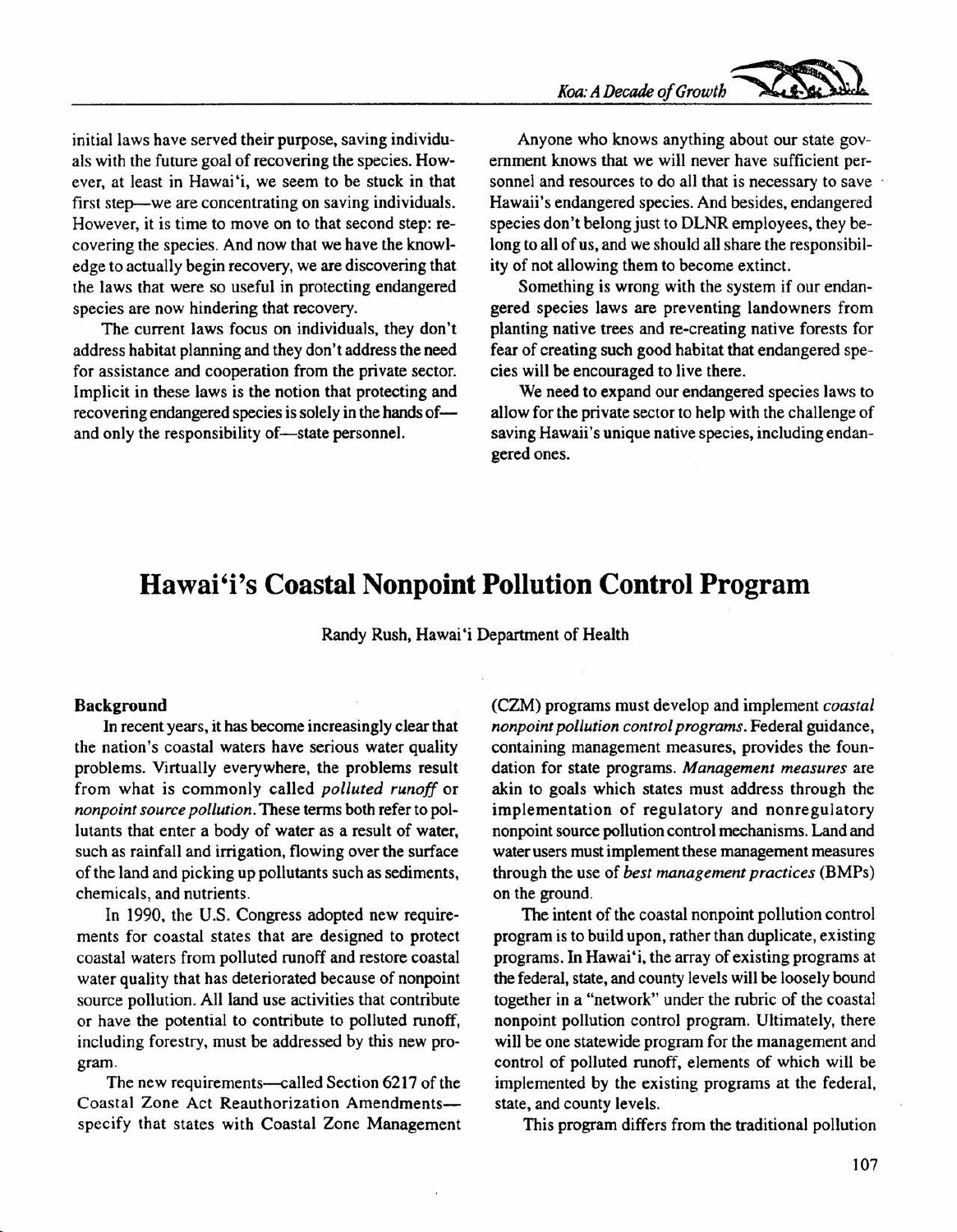control programs mandated by the Clean Water Act in that it is preventive rather than reactive. Instead of waiting until it's a water quality problem downstream and trying to trace it upstream to its source, this program asks that everyone take preventive measures to minimize the amount of polluted runoff leaving their individual properties.

## How Hawai'i is developing its coastal nonpoint pollution control program

In Hawai'i, the CZM Program has taken the lead role in developing the state's program, with the Department of Health assisting as resources permit. In developing this program, we have had three interrelated goals: 1. To develop a program that is practically and economically feasible, given Hawai'i's environmental, political, economic, and cultural realities.

2. To create an appropriate mix of regulatory and non-regulatory mechanisms with which to implement the program. Various assessments have concluded that Hawai'i is already over-regulated and under-managed, and we do not want to contribute unnecessary or inappropriate layers of regulation to this already complex system. Rather, we are seeking to develop a program that coordinates among and streamlines existing processes and fills gaps.

3. To involve affected parties (stake-holders) in the program development process. These are the folks that have the expertise and experience to help keep the program grounded in reality.

To involve people in the program development process, we organized a working group and five focus groups. The working group addressed the broader issues of program development, such as monitoring and enforcement. The focus groups discussed the management measures for each of the six categories of nonpoint pollution sources. There was a broad representation of interests on these focus groups. The forestry focus group gathered and evaluated specific information and made recommendations for implementation of management measures, as needed.

### Putting it all together: proposed implementation

Due to the small base of commercial forestry operations, forestry in Hawai'i is not currently a significant contributor to polluted runoff. However, the management measures for forestry are still relevant to Hawai"i because there is the potential for significant growth in the forest products industry in the near future.

There are 10 forestry management measures that address:

- -preharvest planning
- -streamside management zones
- -road construction/reconstruction
- -road management
- -timber harvesting
- -site preparation and forest regeneration
- -fire management
- -revegetation of disturbed areas
- -forest chemical management
- -wetland forest management

Generally, the program management plan recommends that the implementation of the forestry management measures build upon existing regulatory and non-regulatory mechanisms, with an emphasis on encouraging participation in voluntary, incentive-driven programs. It also recommends that existing laws, regulations, and incentive programs be reviewed and amended to improve agency coordination and to optimize their effectiveness for forestry activities. As forestry activities increase and BMPs for forestry are further developed, other implementation mechanisms may be considered that more directly address forestry's contribution to polluted runoff.

The management plan specifically makes the following preliminary recommendations:

1. Develop a tree farm property tax classification.

Work with the counties to develop a county tree farm property tax classification for land dedicated to sound forest management based on approved plans. This will provide a powerful incentive for land users to participate in the State Tree Farm Program. While the County of Hawai 'i has already initiated this process, it needs to be completed. In addition, the value of existing or growing forest trees should be exempted from assessed value for property taxes, eliminating a tax incentive for premature harvest and recognizing the longer rotation ages needed for forest management.

2. Provide adequate financial support for research and development activities, education, and technical assistance.

3. Support coordination among agencies. This includes drafting formal memorandums of understanding between agencies having technical and management expertise with respect to forestry practices and polluted runoff